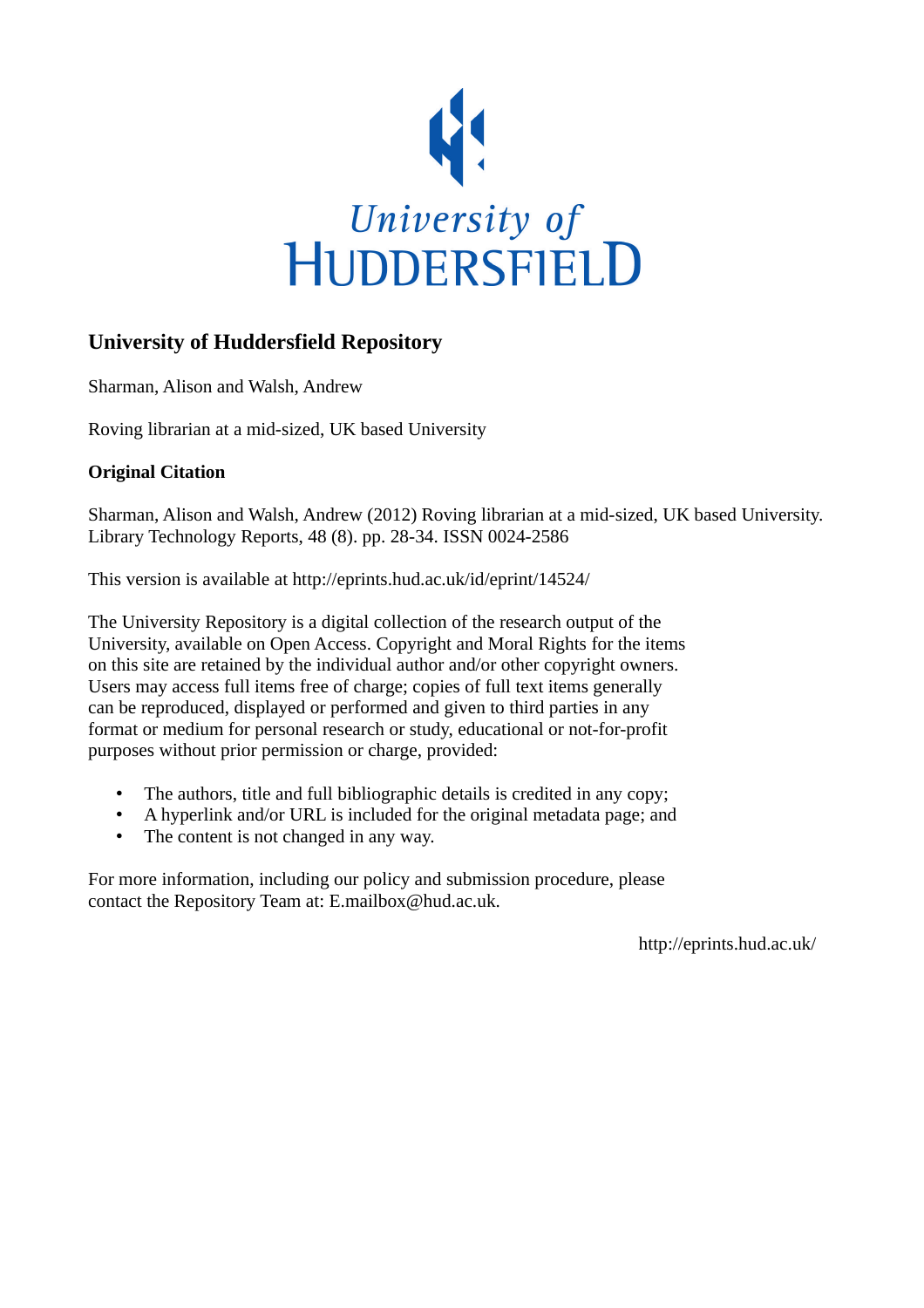# Roving Librarian at a Midsized, UK-Based University

## **Alison Sharman and Andrew Walsh**

## **Abstract**

*Chapter 5 of* Library Technology Reports *(vol. 48, no. 8) "Rethinking Reference and Instruction with Tablets" details the "Roving Librarian" project carried out at a mid-sized UK university. All subject librarians have been equipped with iPads or Android tablets and sent out to rove. Regular times and places across the university have been arranged, primarily in social areas and working spaces where students congregate; a librarian takes a tablet computer and offers personalized assistance to students in these varied places. Alongside this, ad hoc support is offered to staff and students in meetings and casual encounters, facilitated by the constant access to the mobile devices. This chapter covers the benefits we have seen with the project and gives the results of a questionnaire carried out to determine whether a student would be likely to use the library more after their encounter with the Roving Librarian.* 

## **Introduction**

The University of Huddersfield is a mid-sized UK university located in West Yorkshire in the north of England. It has a diverse student population of around 24,000 students and 1,900 staff spread over three campuses in Huddersfield, Oldham, and Barnsley. Each campus has its own learning center with library and computing facilities whose staffing base includes 12.6 FTE subject librarians. The librarians support subjects within seven schools: Applied Sciences; Art, Design and Architecture; Business; Computing and Engineering; Education and Professional Development; Human and Health Sciences; and Music, Humanities and Media. They deliver inductions to most new students and where asked, information skills sessions, as well as purchasing course material from within their allocated library resources budget. Subject librarians also staff the Subject Enquiry Desk at the main Huddersfield campus, an information point that is open 61.55 hours per week, Monday through Sunday. This enquiry service is in addition to the virtual enquiry services, "ask a librarian" and "text a librarian," as well as enquiries by e-mail or telephone. In common with most university libraries, the library has witnessed a growth in online information resources and in 2009, the resource discovery tool Summon was purchased.

The library has recently engaged in a marketing and outreach activity that has been dubbed "The Roving Librarian." In addition to staffing help desks, subject librarians have ventured from the physical library building to demonstrate and promote online resources in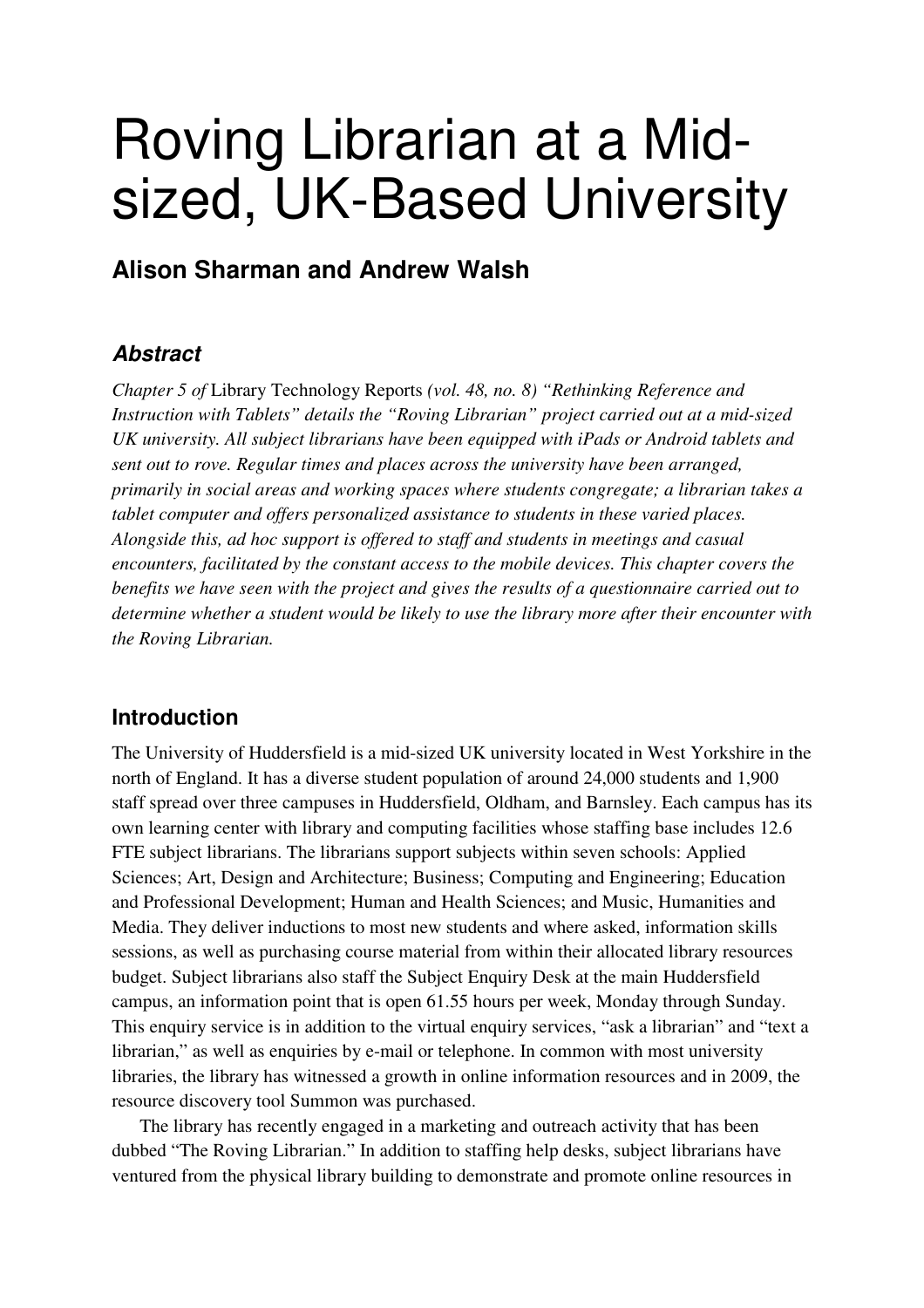nontraditional library settings such as cafés and other social areas to reach students who may be library non-users or to offer support to those who are struggling to use the resources. Instrumental to the provision of this service is the use of tablet computers. Funding awarded to the project from the university's Teaching and Learning Institute has enabled each subject librarian to be equipped with either an iPad or an Android tablet, both highly mobile portable devices with large, clear screens and good Wi-Fi connectivity vital in providing teaching on the move across the university campuses.

### **Why Rove? What the Literature Says**

The concept of librarians offering roving support and providing services away from the traditional enquiry or reference desk is not a new one. Public libraries have long been pioneers in providing mobile library services to customers who, due to physical disabilities or location, may struggle to visit the physical library building.<sup>1</sup> In academic libraries, three common face-to-face approaches to roving have been documented.<sup>2</sup> They are enquiry support in social environments such as halls of residences, student unions, or cafés; a library presence in more academic-related places such as departmental offices, classrooms, or study spaces; and roaming within the actual library building. It is the steady decline in the number of subject-related enquiries witnessed at some libraries, despite an increase in library gate counts, that has been the main motivating factor behind these approaches.<sup>3</sup> This is due in part to a reluctance by the students to leave their seat and risk losing access to their well-soughtafter computer<sup>4</sup> or a fear that by visiting the desk they are publicly displaying their academic inadequacies to their fellow students.<sup>5</sup> Other influential factors are staff shortages<sup>6</sup> and the advent of the Internet and wireless networks.<sup>7</sup>

Roving has been instigated by many libraries but with varying degrees of success depending upon the location. Some studies have found that roaming works best in academic or academic/social spaces rather than social settings.<sup>8</sup> However, there is no doubt that there are benefits to providing information on the move, such as building closer relationships with staff and students, promoting the resources and the work of the library, reaching library nonusers, and so on. Technology has become one of the main drivers in enabling librarians to leave the comfort of the library and meet users on their own turf. Not only has there been an increase in information accessible over the Internet, the technology used to access it has become more portable, releasing librarians to offer personalized one-to-one services providing information at the point of need away from the traditional reference desk. Wagner states, "In a sense, the electronic age has allowed librarians move back to the departments with a virtual rather than physical collection in hand, once again providing services in close proximity to small groups of patrons."<sup>9</sup> This increase in technology could bring with it a threat. Sophisticated search facilities such as resource discovery tools accessible via smartphones could, in these times of financial austerity, pose a danger to the very existence of subject librarians, a threat perceived by Leonard more than eighteen years ago when he claimed, "If librarians and their staffs remain in libraries, they will soon be placed on the list of endangered species." He felt that if librarians are to be "active participants in the teaching and learning process," they need to engage in what he terms "missionary outings."<sup>10</sup>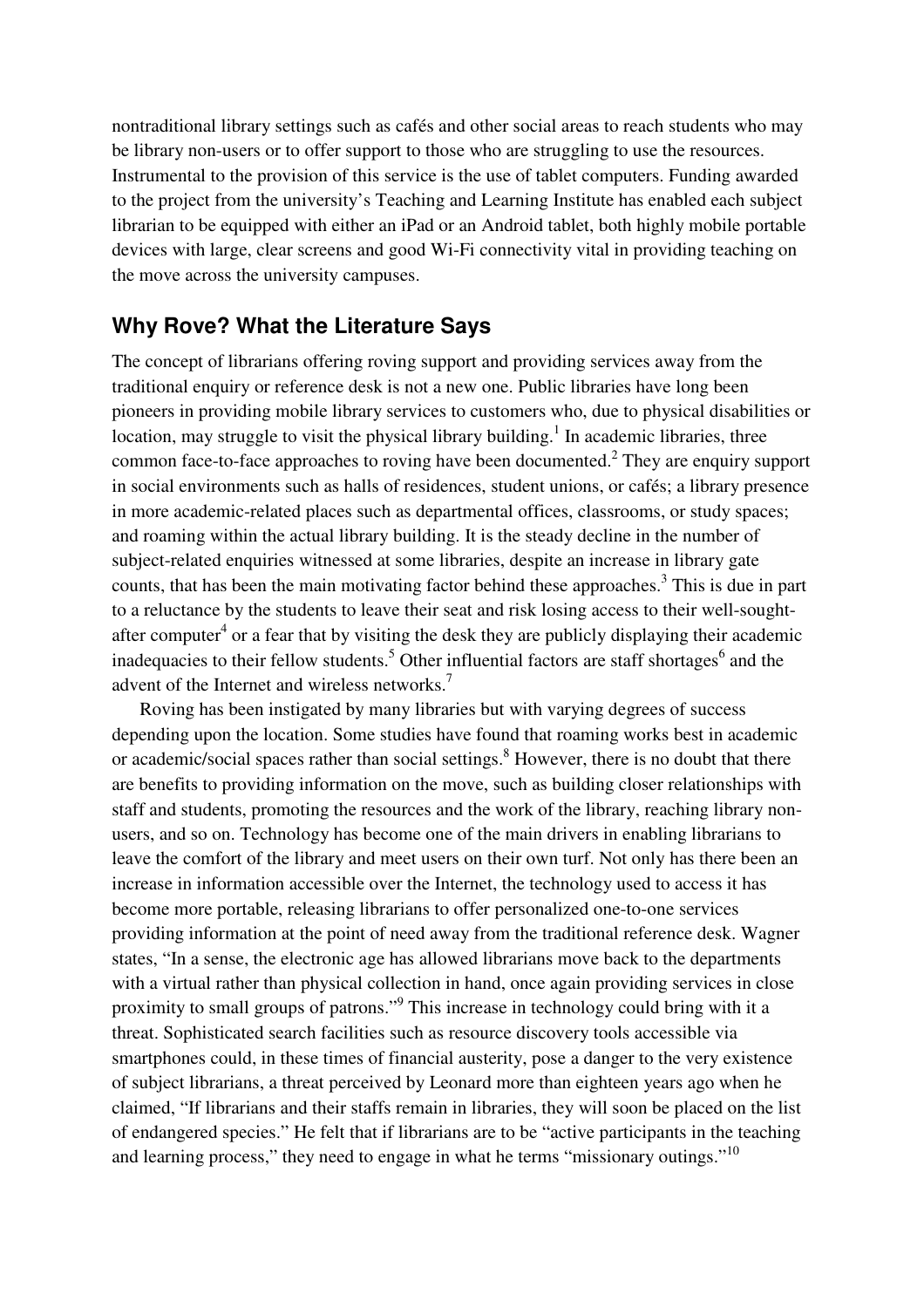## **Background to the Project**

At Huddersfield, the idea for the Roving Librarian project was initiated from drop-in sessions run in the Student Union Coffee Bar during the early implementation of our resource discovery service Summon. With the use of a pop-up banner advertising Summon, laptops, a netbook, and also promotional material such as bags to give away, a stall was erected around existing benches with the expectation that students would come to visit and ask questions about using the resources. No one came. Students continued socializing with their friends, drinking coffee, or engaging in group work. To encourage interaction, a more direct approach was implemented. Librarians worked their way around the tables engaging students in conversations about their use of Summon and any difficulties encountered. If a demonstration was required, students were asked to leave their seats and go to the stand and explain to the team the difficulties they were encountering. Students did comply, and the outcome was generally positive, but there was a perceived reluctance on the part of the students to leave their seats and possessions. One librarian experimented with taking the more portable netbook, but the screen was too small for showing to a group of students, and it kept tipping over.

It was felt that the activity had been a success and should be continued, especially as research previously undertaken in the library on low and non-usage of library resources had indicated variable patterns of both physical and electronic resource usage across schools and had found there to be a general correlation between resource usage and final grade, a pattern replicated across several UK universities.<sup>11</sup> The study highlighted that it was actual resource use that determined final grade, not the number of visits to the library. For example, data gathered over four academic years revealed that students from three of the seven schools were visiting the library just as much, if not more, than their fellow students who achieved an upper second or first class award. The statistics gathered showed that many students are not using our resources.<sup>12</sup> Focus groups supported this evidence. For example, first-year business management students revealed that they were purchasing books and using the library only for group work or to type their assignment on one of the 500 computers. We wanted to extend our roving to take it to social spaces and resource centers within all schools to reach students who may otherwise be library non-users. To facilitate the provision of information on the move, we required small portable devices with larger screens than those on smartphones, but just as mobile. A visit to the University of Queensland provided the answer. Their librarians had been equipped with tablets, and the music librarian enthused about the improved service she was able to give to academic staff and students while outside the physical library, demonstrating online services and solving problems immediately at both formal and informal meetings.

#### **Aims and Objectives of the Project**

#### **Aims**

• To provide regular access to subject librarians within buildings across campus, including informal space such as cafés and other social areas.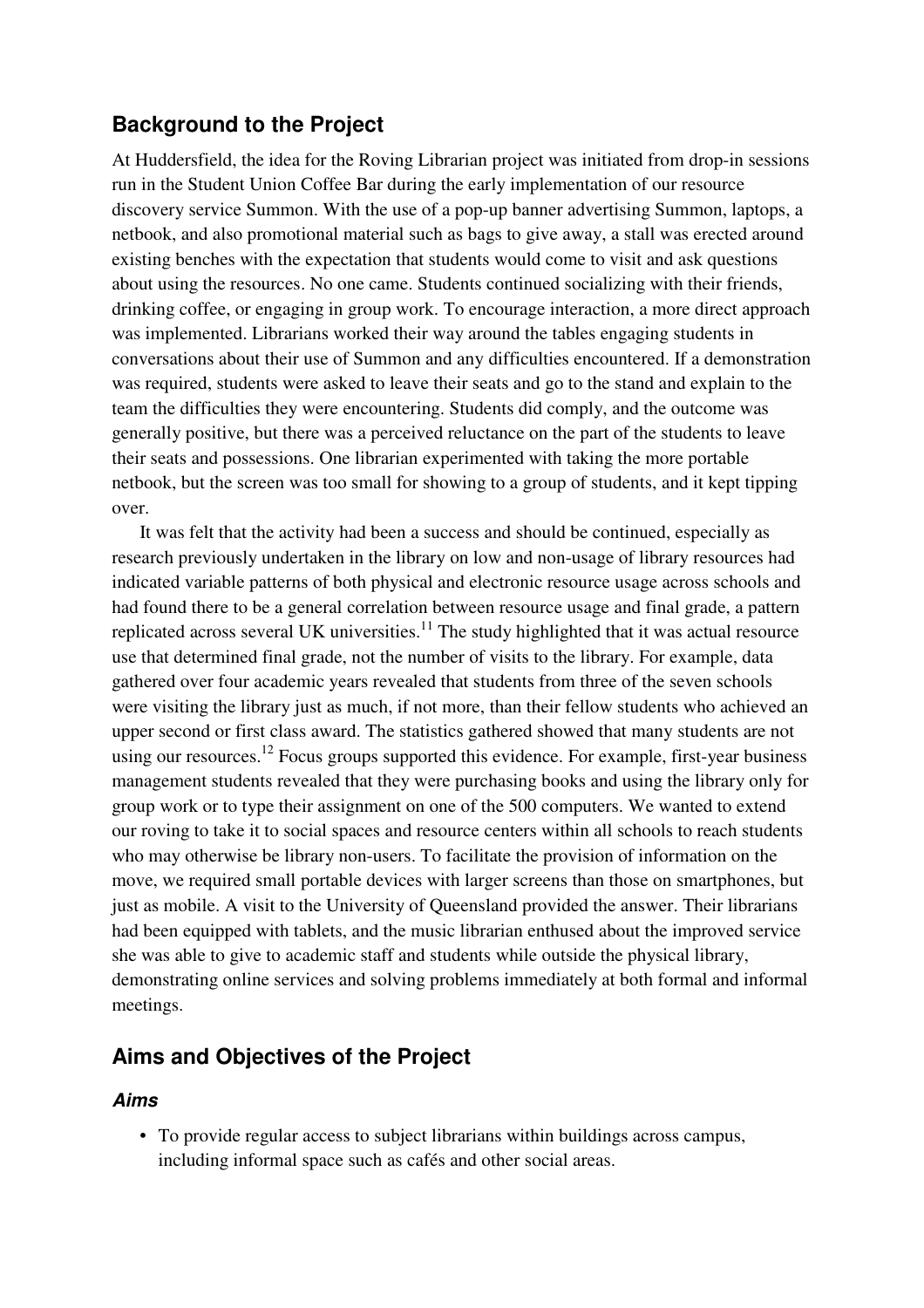- To reach students who may otherwise be library non-users.
- To maximize use of our electronic resources outside of the physical library environment.
- To evaluate the use of tablets to provide teaching on the move.

#### **Objectives**

- A. Set up a series of informal sessions to cover all schools and university social spaces (such as Student Union Coffee Bar, Convivium, etc.).
- B. Equip librarians offering such support with tablets able to access electronic search tools such as Summon, general webpages and training materials, and electronic books and journal articles.
- C. Evaluate the impact of these informal sessions on staff and student awareness of library resources.
- D. Promote the sessions to all staff and students within schools.

## **Methodology/Approach**

- **Objective A:** Develop a timetable of a mixture of information resource drop-in sessions across a variety of buildings, locations, and social spaces on campus. Identify suitable locations and contacts to develop, and promote the scheduled sessions. Identify key resources and skills required to deliver these and map to the skill set of the professional library staff.
- **Objective B:** Select a combination of hardware and software that allows fast, easy use of library resources and materials online.
- **Objective C:** Quantitatively record the use and success of the sessions in the variety of social spaces, buildings, and locations around campus. Qualitatively evaluate the success of the sessions through focus groups with students who have used the sessions. Also use ongoing discussions with librarians about what is working about the sessions in the schools to constantly develop the sessions. Ultimately take results from the ongoing Library Impact Data Project and identify some trends in usage from the groups who had traditionally not been heavy library users.
- **Objective D:** Promote the sessions to students and staff through using a variety of media, from posters, plasma screens, portal announcements, and direct e-mails to word-of-mouth marketing.

## **The Technology**

It was decided to purchase two types of tablets, the Apple iPad and the Android tablet Asus Eee Pad Transformer, winner of *Stuff* magazine's Gadget of the Year award for 2011.<sup>13</sup> Most librarians selected the Asus Eee Transformer, as the added keyboard gave greater flexibility, but librarians from Human and Health Sciences chose the iPad. This was mainly because some students within the school who had chosen to undertake a placement year had been given iPads as part of a long-running commitment by the school to support their students with new technologies. The tablets are extremely portable and would allow flexible roaming rather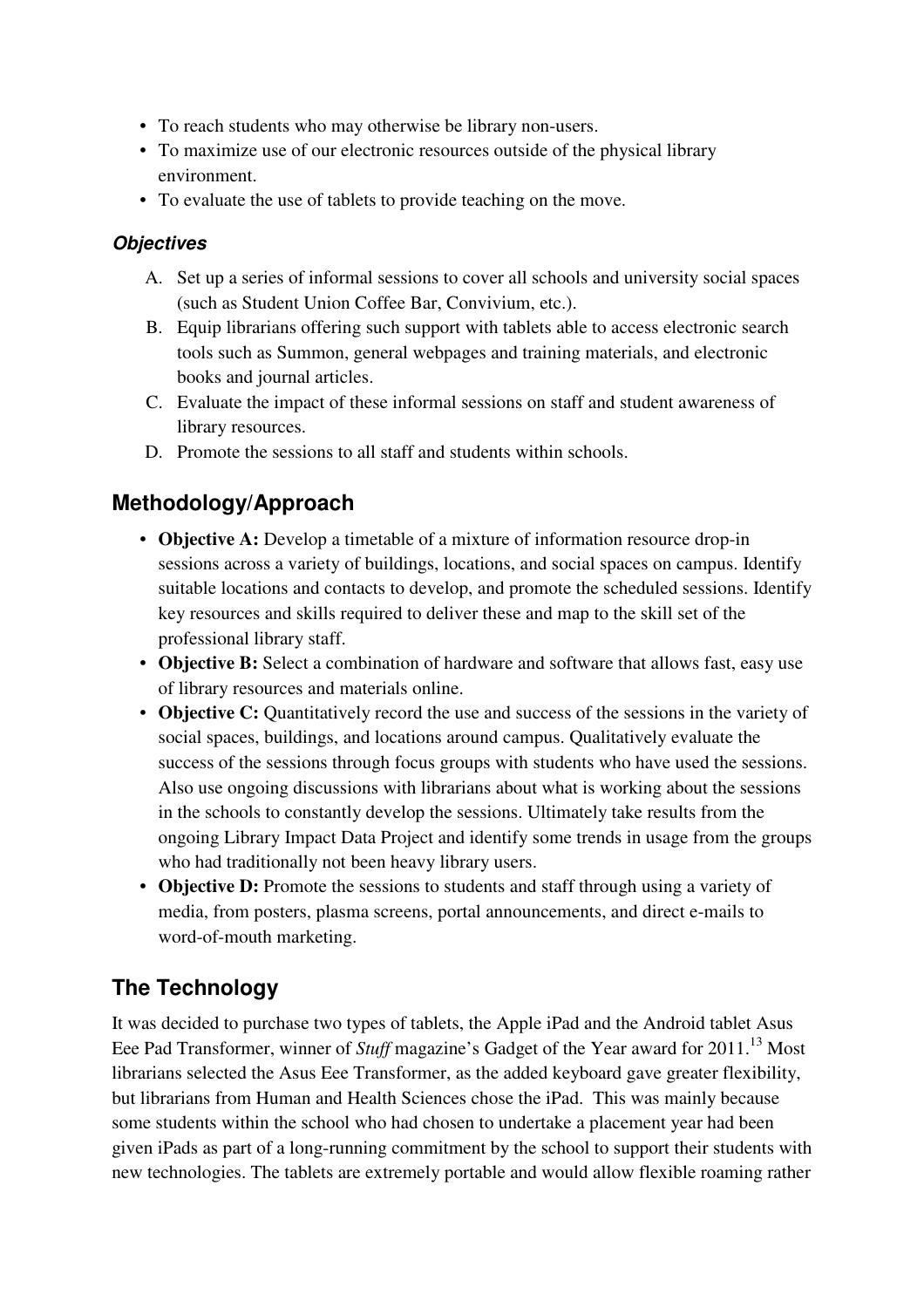than staff having to be fixed to a desk. They require little set-up, are easily connected to the university network, and thus allow us to roam anywhere but still have access to the electronic resources. They allow learning to be what Kukulska-Hulme and Traxler class as "spontaneous, portable, personal, situated" and facilitate "anytime, anywhere learning."<sup>14</sup>

The Asus Transformer was the default device for most of our librarians, as we wanted them to use the devices not just for roving, but throughout their working day. The keyboard and bundled office software meant that they could be used for note taking in meetings as well as to reduce the number of printed agendas and papers for meetings. They can also be used in information literacy instruction, and there has been some experimentation with them in this role at the university.

Indeed, each librarian was encouraged to use the tablets as much as possible prior to roving and to experiment with downloading apps, making notes, and generally exploring the capabilities of these mobile devices. We, like Cheetham and Gray, found that to have "time to 'play' with the new technology is invaluable for staff to get used to it."<sup>15</sup> To facilitate this preparation, meetings were scheduled for staff to share any apps or tools they had found useful as well as talk about the practice of roving. Common apps and tools downloaded for the iPad included database apps including EBSCOhost, ScienceDirect, and PubMed; the university application UniApp; tools to aid with file transfer such as Dropbox and Evernote; referencing apps such as EasyBib and Mendeley; PDF and presentation readers; SlideShark; WordWeb; and Popplet Lite. Android tablet users seem to download fewer apps but again used database apps such as EBSCOhost; the UniApp; tools such as Dropbox; and mindmapping software. Many of these were for use with students, but quite a few were for personal use.

As an additional benefit of equipping staff with tablet computers, our librarians are now better equipped to support mobile learning within the university and have a better understanding of staff and student needs as they use these types of devices themselves.

## **Getting Started**

The subject librarians have arranged times and locations to rove in the schools that they represent. Their choice of location depended upon the school and the available facilities. The space quite often determines the method of roving. Some schools have resource centers that seem to be an ideal place to just get on with your work and wait to be approached by the students. The librarian roving in the Applied Sciences resource center, after successfully helping a student with his work, received the brilliant feedback, "You must have been sent by God!"

In social spaces such as the Business School's Street Café, students were approached as they walked past the stand and asked questions such as "Do you use Summon?" Some librarians went to chat with students as they were drinking their coffee and talking in groups. Approaching the students with the question "Do you use Summon?" always seems to lead to further discussion, drawing in other elements of using the library's resources and other issues the students may require assistance with. Usually students had never used Summon, or they had used it and encountered some problem with viewing the retrieved article or not found what they were looking for. In such cases, librarians were able to produce their tablet and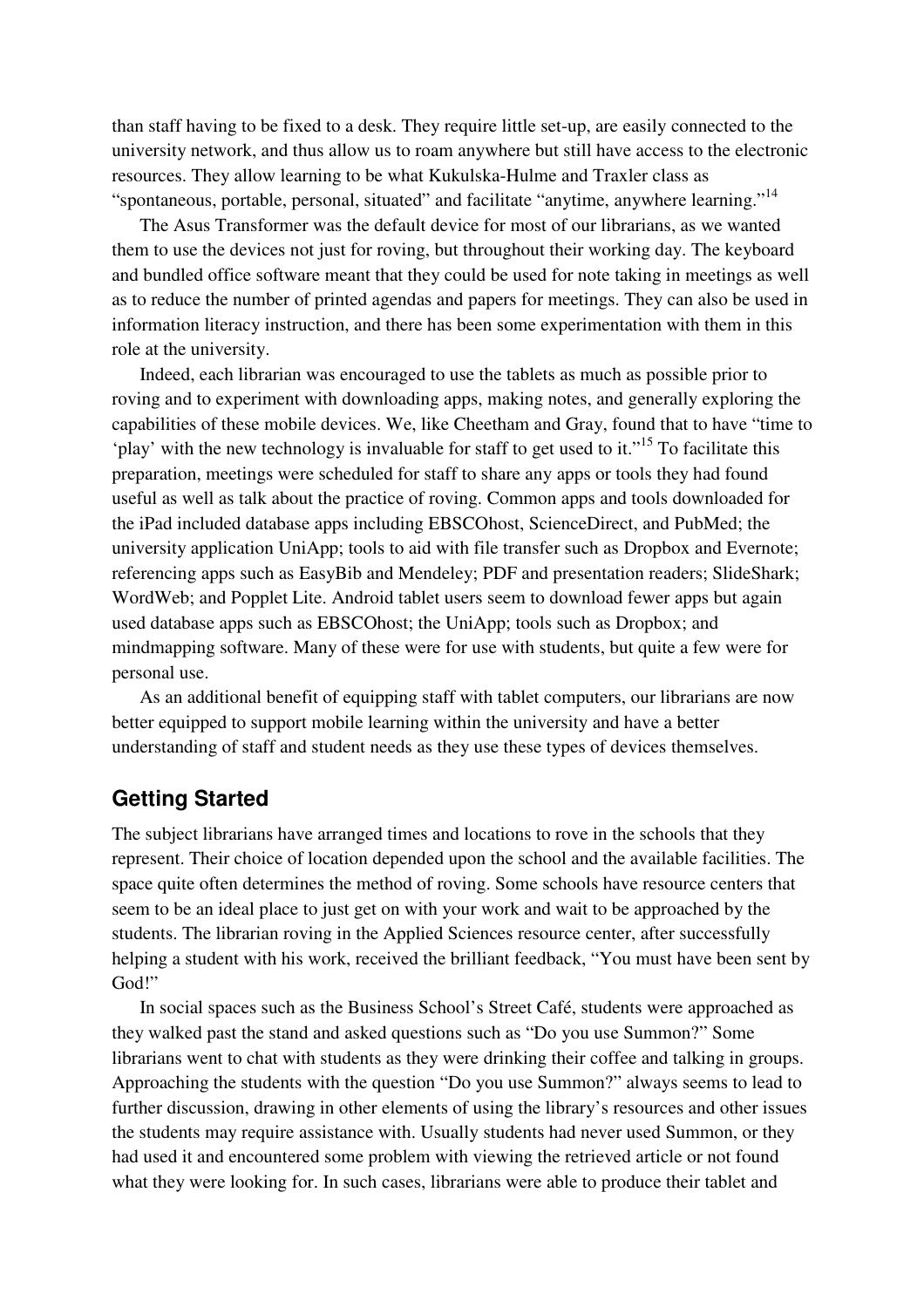repeat the search previously conducted by the students and then either help them view the articles or, by a series of questions to the students, improve the search strategy to find relevant articles.

## **Marketing and Branding**

For the project to be a success, it needed a distinguishing brand. We felt that a librarian out of context may not be recognized. A logo or strong image that students can associate with the Roving Librarian was required. We liked the concept of "Martini information literacy" with its suggestion of information "anytime, anyplace, anywhere,"<sup>16</sup> which we felt nicely illustrated the roving service we were providing. The original idea was for the design of a female librarian on roller skates closely resembling the woman in the Martini advertisement, but instead of holding out a tray of drinks, she would be balancing a tablet computer on her open palm. However, we could not locate a suitable image but very much liked the retro design of the words *Roving Librarian* produced by our graphic designer (figure 5.1).



**Figure 5.1**  Roving Librarian logo

It was decided to use this logo and create stickers for the backs of the tablets that students would see when they encountered a roving librarian. The graphic designer produced a poster version of the logo for us to add the location and times when we would be roving (figure 5.2). This was adapted so that it could be displayed on the school plasma screens (figure 5.3).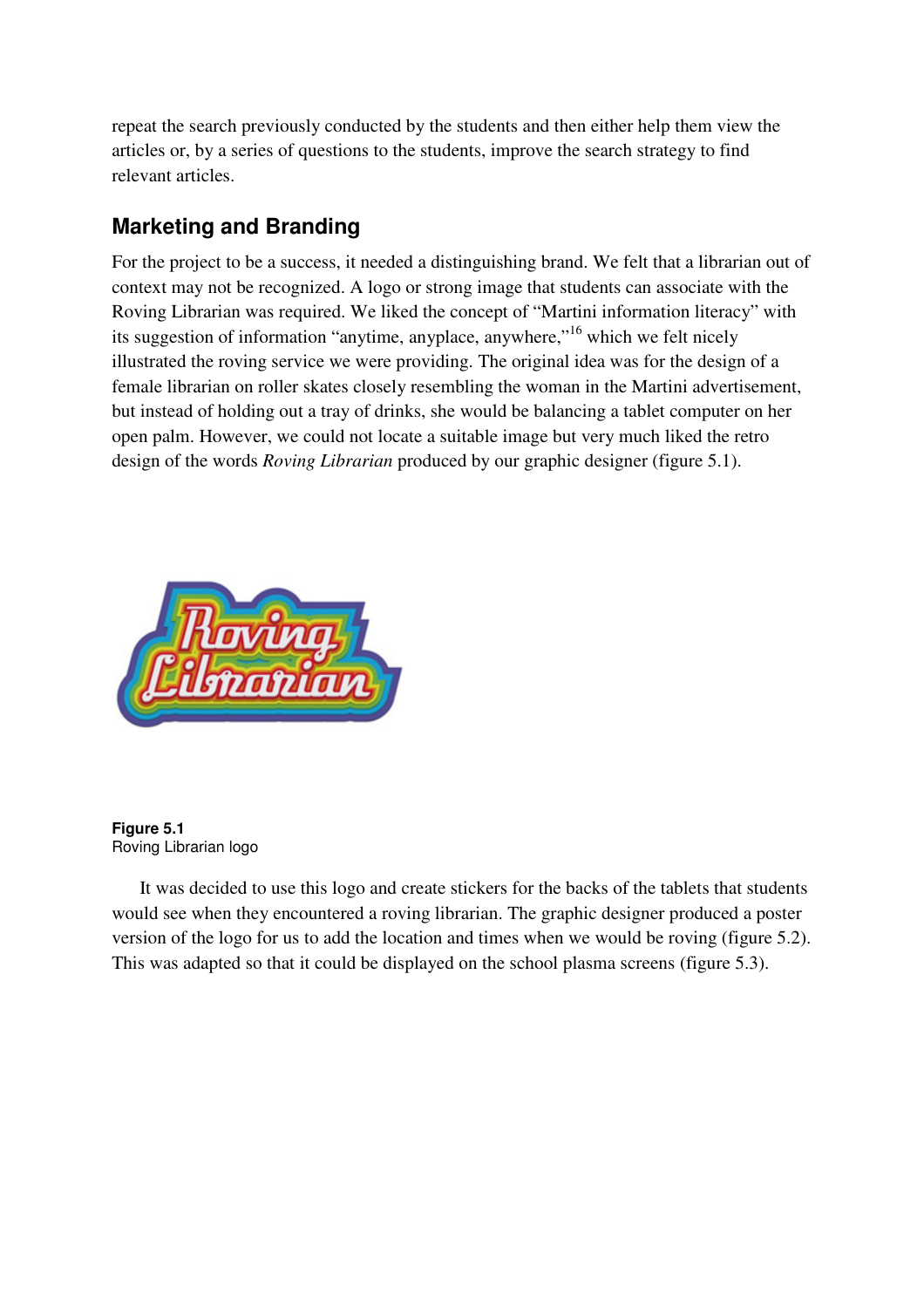

**Figure 5.2** 

Poster advertising a Roving Librarian session in the Business School



**Figure 5.3**  Roving session advertised on the library Facebook page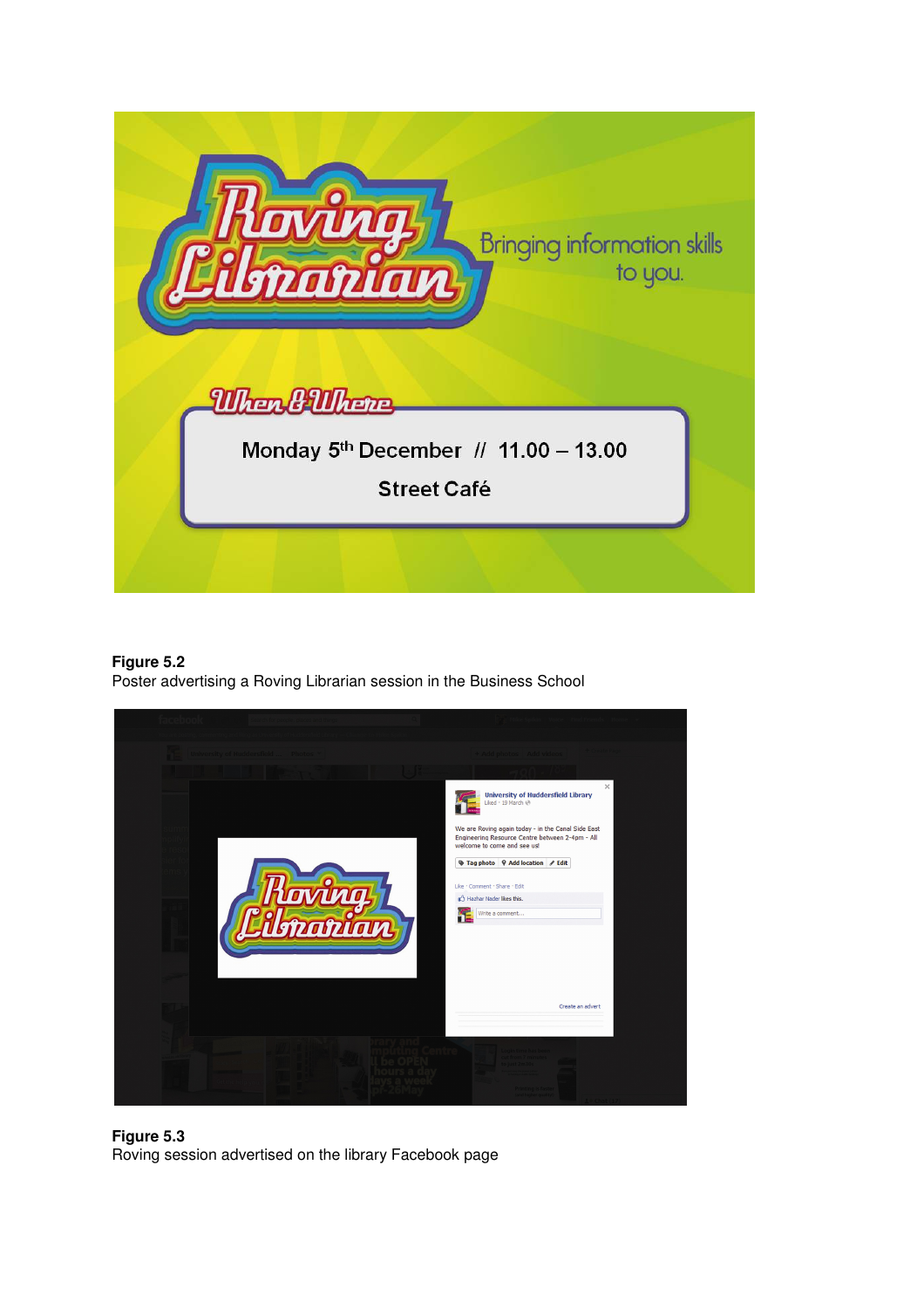Most librarians e-mailed students via school e-mail lists to announce the date they were scheduled to rove and asking them to come and see us if they needed help and support in accessing information resources. Alongside this, the library's @hudlib Twitter account announced roving sessions, which was generally retweeted by other university Tweeters. This approach has worked, and several times roving librarians have arrived at their post to be greeted by students awaiting their help. Having a student presence also helps to create a bit of a buzz and encourages other students to ask for help. Academic staff were also contacted with an invitation to come and see us and asking them to promote the service to their students. Staff members were generally very supportive and did publicize our services. One Computing lecturer subsequently e-mailed his students:

Do you know what a library is? Did you know we have one? Do you understand the concept of a book, with actual old fashioned paper in it!? So retro!

Only kidding guys, but if you don't use our library you are probably missing out on some pretty awesome services, check out the below, and go see them if you have questions.

The technology is also a draw and hopefully helps the student to build up a cool image of the roving librarian. Hibner noted that "tablet PCs are a boost to the librarian profession. Teenagers, especially, can see first-hand what librarians can really do for them. . . . They see that librarians are technology-savvy people who get to use really cool computers in their iobs."<sup>17</sup>

#### **Staff Reaction**

There was a mixed response to the call to rove from the subject librarians. Some embraced it and were keen to get started, others were more skeptical about the benefits, and a couple confessed to being uncomfortable with the whole concept. These same librarians are quite happy to staff the Subject Enquiry Desk, a more passive activity that involves waiting for someone to approach them, but were quite out of their comfort zones when the roles were reversed and they were required to actively seek out students to help. There was also the belief by staff that proactive roving in cafés was unsuitable as they felt they were encroaching upon the students' territory, disturbing students, and interrupting their social time.

We dealt as much as we could with this natural reservation by using peer support mechanisms. Meetings were held not only to allow sharing of technical tips and apps that may be useful, but to discuss strategies for approaching students. Initial roving sessions were rarely held by a lone librarian, but two or three were encouraged to go together. As staff became more familiar and increasingly comfortable with the roving process, this could be reduced to one staff member.

#### **Data Collection**

Whatever the technique used, it was the building up of customer relations outside of the library that proved to be the most valuable. Interactions with lecturers in the library are few and far between. Pressures on staff time have meant that subject team offices within the library are now less accessible for ad hoc interactions. Academics often do not have the time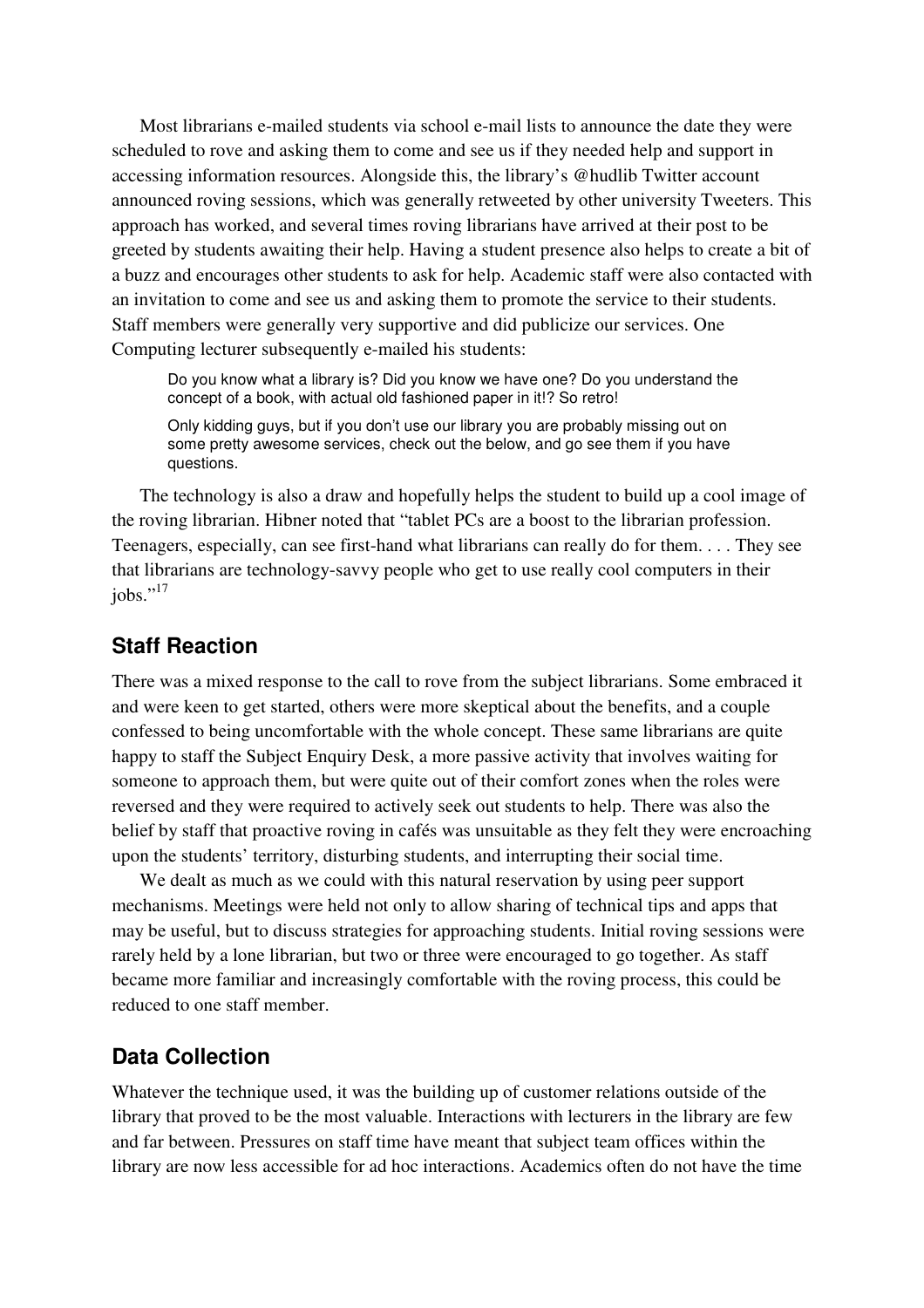to come into the library, especially now that the majority of journal articles are available on their office computers. However, chance encounters with lecturers that happen after their teaching sessions or when they are on their way to lunch in the café have given the roving librarian an opportunity to promote the library and the services they can offer. This exchange with their subject librarian can lead to information literacy workshops being planned, feedback on library services, further roving sessions, or in one case, an invitation to the roving librarian to an after-work event where the students showcase their work. This was an invaluable social networking event where the librarian was able to build relationships with the tutors in a social environment.

We have also built up an awareness of the library habits of today's students. After every interaction, students are asked to fill in a short questionnaire that comprises three questions we have stored on the tablets. The questions are shown in figure 5.4.



#### **Figure 5.4**

Online questionnaire filled in by students

Student responses to the questionnaire help us establish whether their encounter with the roving librarian will encourage them to increase their use of library resources. Results so far show that 86 percent of students we surveyed after an encounter with one of our roving librarians were more likely to use either the physical or virtual resources of the library.

#### **Conclusions and Future Plans**

Our roving librarians have been well received wherever they have gone. Even students who don't need any assistance appreciate the effort made in coming out of the library environment to offer that help. We are building awareness of our roving librarian branding, as well as the understanding that we may be found "out and about" to offer support. Alongside the obvious branding of the logo, used on our promotional material as well as stuck to our tablet computers, we need to consider how to make our librarians easier to spot. If we can make our librarians instantly recognizable while they are roving, this may make it easier for them to approach students. It could help reduce the natural reticence of some members of staff in offering this roving service if we could make it less of an effort to approach students. One way we are considering this is through the development of a standard spiel to use when approaching learners.

As our librarians increasingly use the tablets in their everyday work, we expect the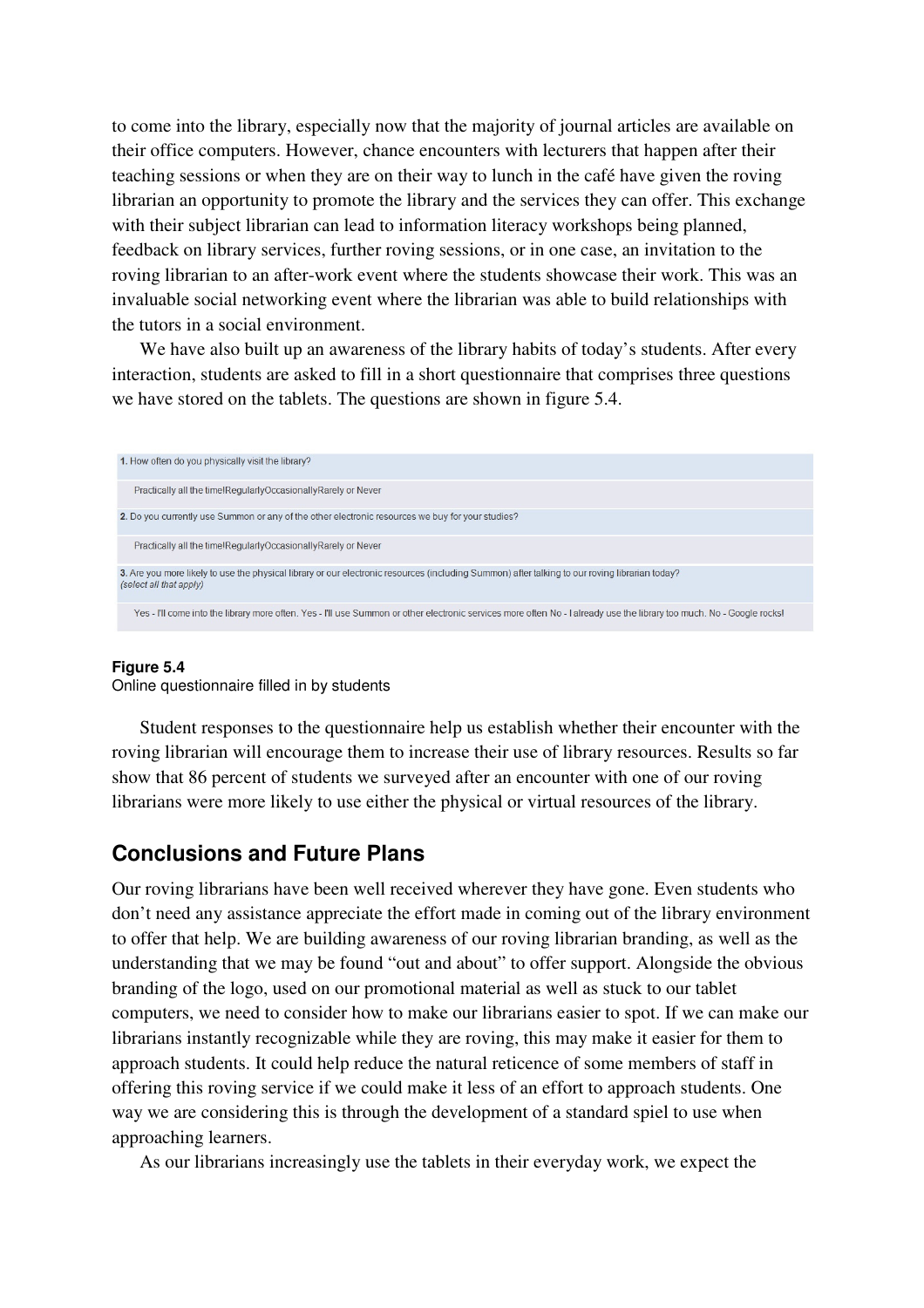devices to yield extra benefits. In addition to the official planned roving, we expect our librarians to be in a position to offer more ad hoc support to staff during meetings and casual encounters. We also expect the increased familiarity with mobile devices to spill over into our future developments, helping us improve our service to increasing numbers of users who use mobile devices in our libraries.

We consider our use of tablet computers in providing a roving librarian service to be a success. They've facilitated the mobility we needed to take the library resources with us to staff and students wherever they might be. We will be building on these initial successes in future and continuing to work on integrating mobile devices into our everyday work.

#### **Notes**

- 1. Samantha Schmehl Hines, "Outpost Reference: Meeting Patrons on Their Own Ground," *PNLA Quarterly* 72, no. 1 (Fall 2007): 12–13, www.pnla.org/quarterly/index.htm.
- 2. Darcy Del Bosque and Kimberly Chapman, "Your Place or Mine? Face-to-Face Reference Services across Campus," *New Library World* 108, no. 5/6 (2007): 247–262, doi:10.1108/03074800710748803.
- 3. Kealin M. McCabe and James R. W. MacDonald, "Roaming Reference: Reinvigorating Reference through Point of Need Service," *Partnership: The Canadian Journal of Library and Information Practice and Research* 6, no. 2 (2011), http://journal.lib.uoguelph.ca/index.php/perj/article/view/1496; Michael M. Smith and Barbara A. Pietraszewski, "Enabling the Roving Reference Librarian: Wireless Access with Tablet PCs," *Reference Services Review* 32, no. 3 (2004): 249, www.emeraldinsight.com/products/journals/journals.htm?id=rsr.
- 4. Judith F. Trump and Ian P. Tuttle, "Here, There, and Everywhere: Reference at the Point-of-Need," *Journal of Academic Librarianship* 27, no. 6 (November 2001): 464, www.journals.elsevier.com/the-journal-of-academic-librarianship.
- 5. Jennifer Lee, K. Alix Hayden, and Don MacMillan, "'I Wouldn't Have Asked for Help if I Had to Go to the Library': Reference Services On Site," *Issues in Science and Technology Librarianship* no. 41 (Fall 2004), www.istl.org/04-fall/article2.html.
- 6. Megan Dempsey, "Blending the Trends: A Holistic Approach to Reference Services," *Public Services Quarterly* 7, no. 1–2 (2011): 3–17, doi:10.1080/15228959.2011.572769.
- 7. Del Bosque and Chapman, "Your Place or Mine?"
- 8. Schmehl Hines, "Outpost Reference"; J. K. Nims, "Meeting Students on Their Own Turf," *Research Strategies* 16, no. 1 (1998): 85–89, doi:10.1016/SO734-3310(98)90009- X.
- 9. A. Ben Wagner, "On-Site Reference Services and Outreach: Setting Up Shop Where Our Patrons Live" (sci-tech contributed paper presented at the annual conference of the Special Libraries Association, Nashville, TN, June 5–10, 2004), 2, http://scitech.sla.org/wp-content/uploads/2011/03/2004-Outreach-Conpaper-wagner.pdf.
- 10. W. Patrick Leonard, "On My Mind: Libraries without Walls: Field Service Librarianship," *Journal of Academic Librarianship* 20, no. 1 (March 1994): 29, www.journals.elsevier.com/the-journal-of-academic-librarianship.